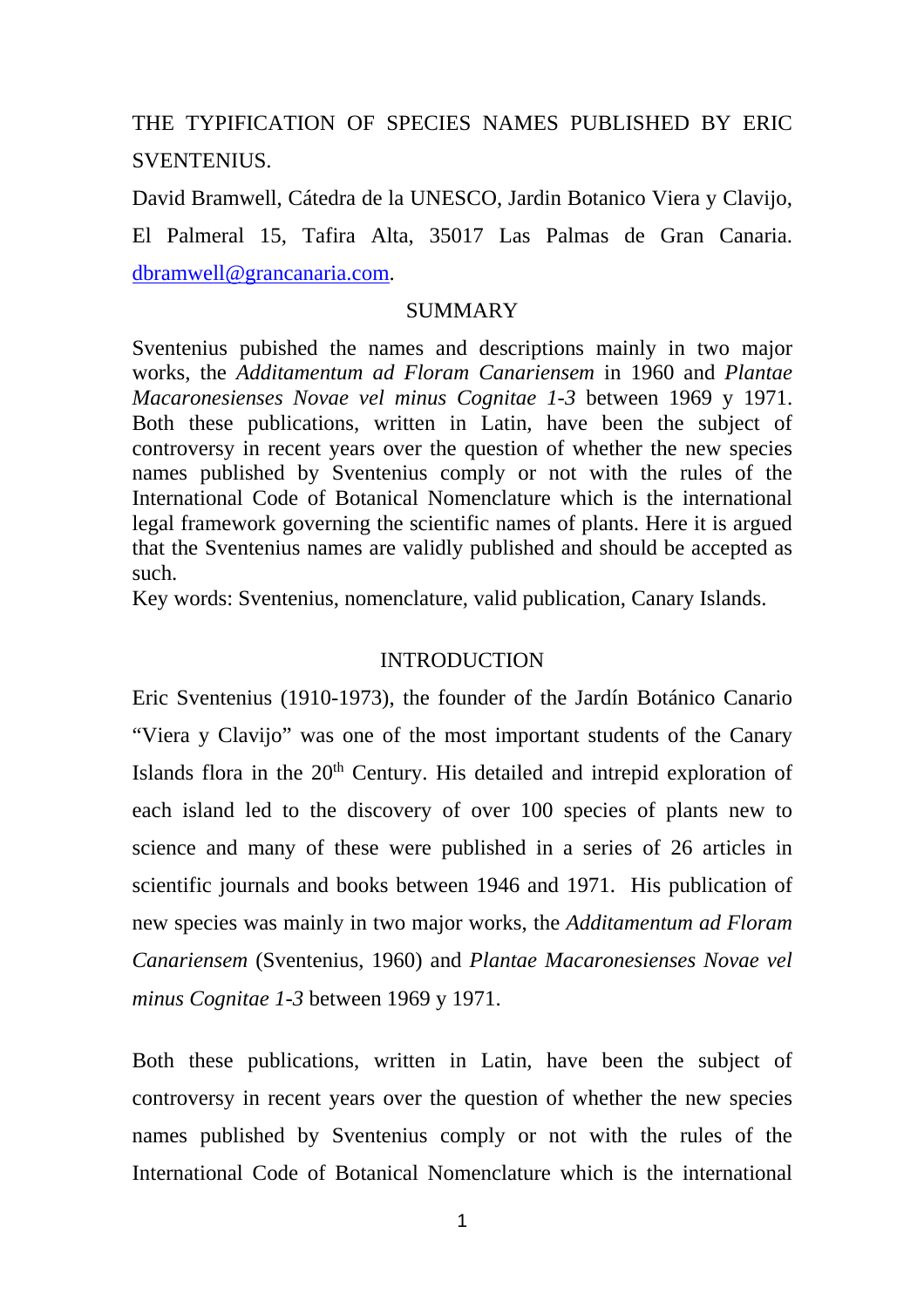legal framework governing the scientific names of plants. In two papers on the genus *Sonchus* L. Boulos (1967a,b) was the first to claim that the names published by Sventenius were not originally validly published presumably because he did not consider that Sventenius had designated holotypes. Boulos, however, did not present any discussion or arguments in favour of his decision to declare the Sventenius names "illegitimate" simply citing them as synonyms of his own new species with a note stating "*nom.illegit*. Art. 37 [**40**]."\* On the other hand, Boulos' replacement names can be considered to be illegitimate as they were nomenclaturally superfluous when published.

Following Boulos, Kunkel and Sunding (Kunkel, 1969) rejected the name *Androcymbium psammophilum* a new species from Fuerteventura published in 1960 by Sventenius in the *Additamentum ad Floram Canariensem,* on the grounds that the it was an illegitimate name under Article 37 of the Code (again presumably because they did not consider that Sventenius had designated a holotype and therefore, the name would be invalidly published but not illegitimate according to the Code) but without specifying why they considered the name to be invalid and with no discussion of the subject. They simply renamed the species *Androcymbium fuerteventurae* citing Sventenius' name as "*nom. Illegit. Art.37 [40]…".* The absence of any discussion by these authors as to why they considered that the names published by Sventenius do not comply with Article 37 [**40**] of the International Code of Botanical Nomenclature does not facilitate the understanding of the reasons for their decisions.

\*Footnote: Articles corresponding to the current (2012) International Code of Botanical Nomenclature are cited in bold type. Article numbers from previous codes used in author quotations etc. are followed by the current Article number in bold and brackets eg Art. 37 [**40**].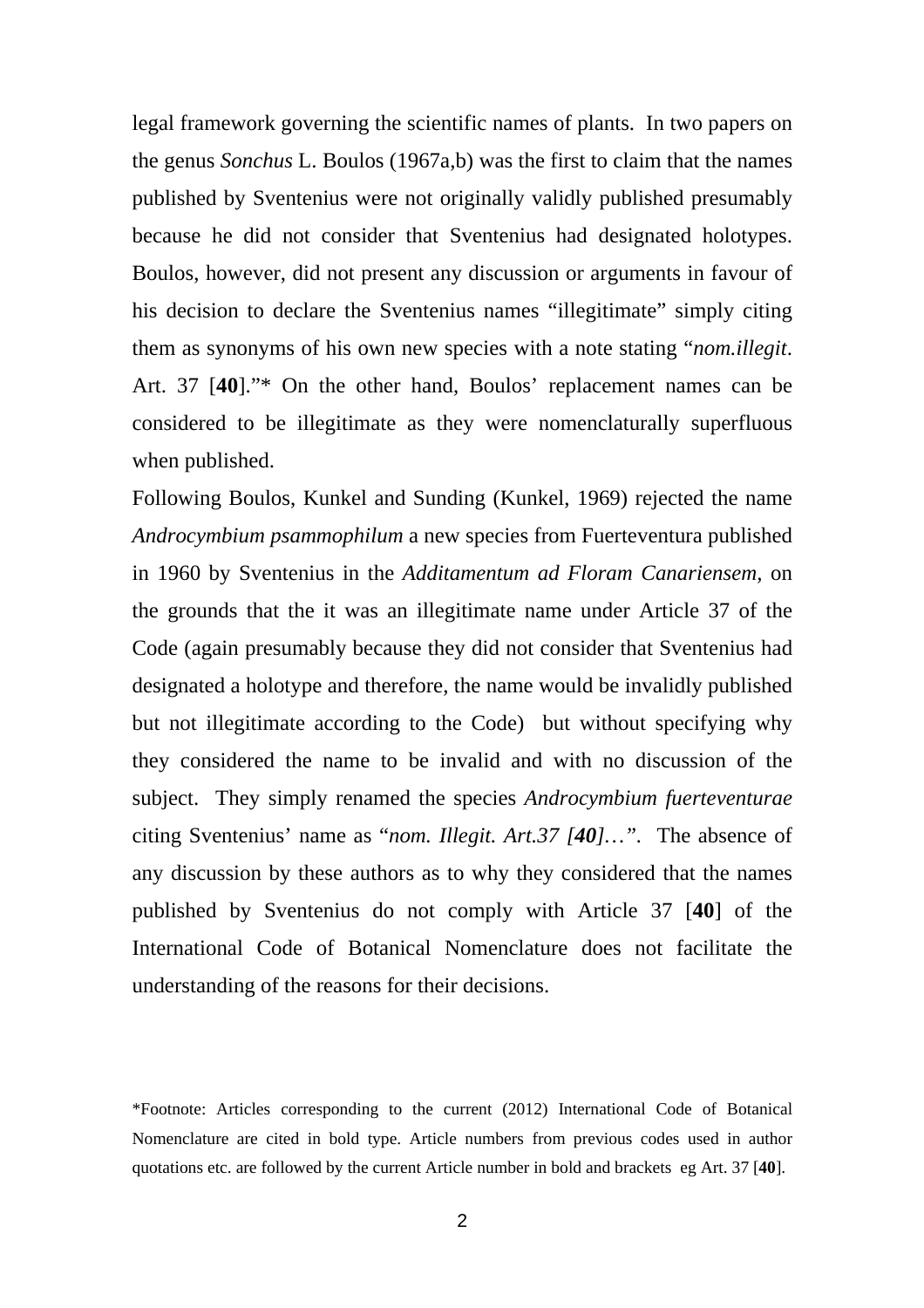Bramwell (1970) published a short note justifying the validity of the Sventenius names and rejecting the new names given to the same species by Boulos, Kunkel and Sunding.

In most recent publications on the Canary Flora the Sventenius names have been accepted but in the most recently published "Lista de Especies Silvestres de Canarias"(various authors2009), however, the authors continue to use the Boulos names for *Sonchus* (including *Atalanthus)*  species and, therefore, the issue should be cleared up definitively as a recent publication (Mejias *et al.* 2013) only confuses the issue more.

## DID SVENTENIUS' HOLOTYPES EXIST?

In 1969 I was able to study the holotypes of *Echium triste, E. acanthocarpum* and *E. handiense* in the Orotava herbarium. The herbarium of Sventenius was to say the least unconventional as specimens were not ordered taxonomically but by collecting excursions and dates though he, himself, could quickly locate the material I requested. The same occurred with the types of Sventenius' *Argyranthemum* species requested by C.J. Humphries during our collecting trip to the Canary Islands in 1971. At the time Sventenius had been recently appointed Director of the Jardín Botánico Viera y Clavijo, Gran Canaria and explained to us that he was selecting his most important specimens (basically his types and duplicates of other "special discoveries" to take with him to Las Palmas. These specimens do not seem to have remained in the Orotava herbarium (Mejias *et al.,* 2013) but never reached Las Palmas, their whereabouts is a mystery.

As pointed out by Bramwell (1970) and by Mejias *et al.* (2013) in the protologue of the *Additamentum* Sventenius clearly indicates that holotypes existed and states that the excellent, detailed illustrations were made in the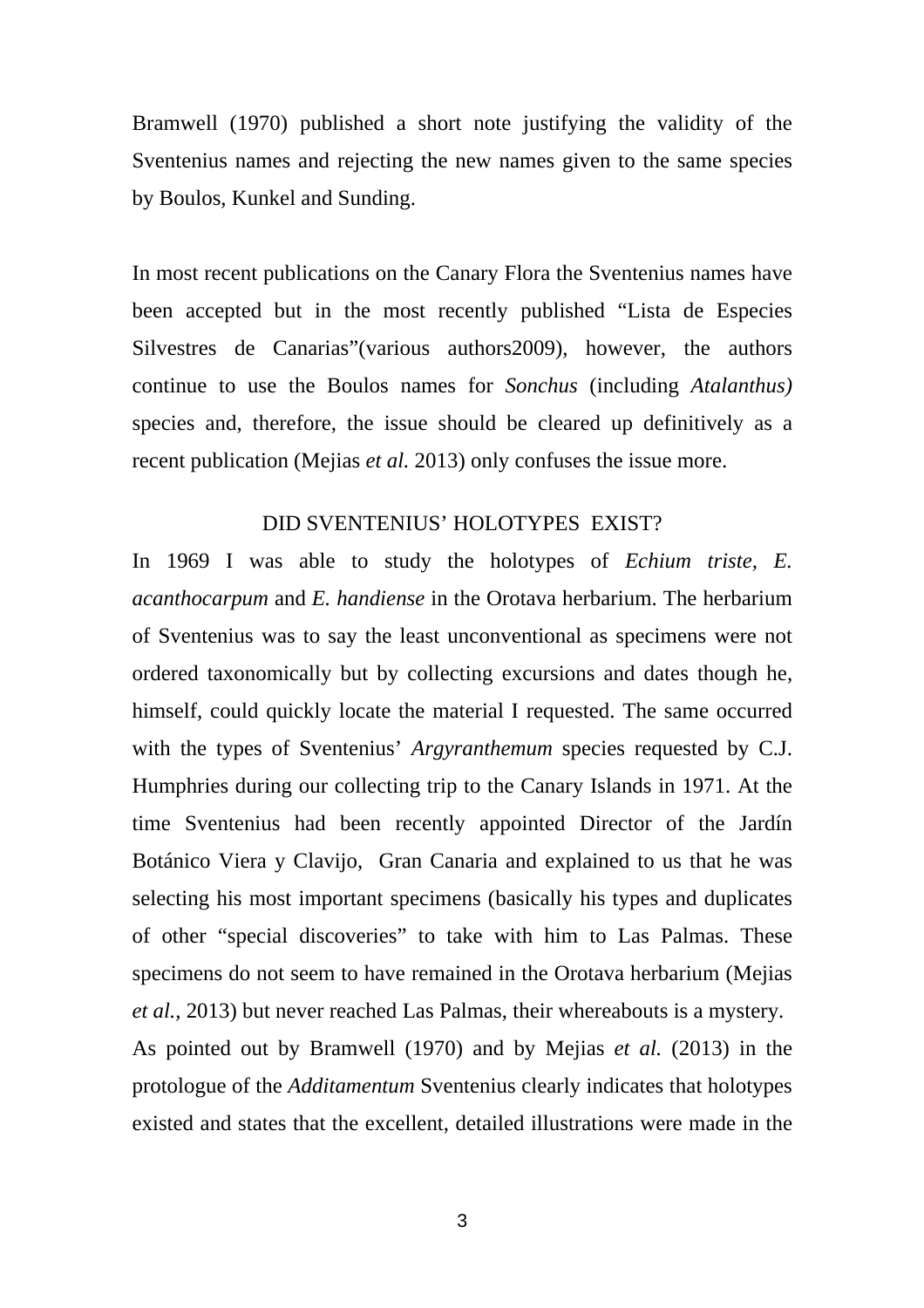style of the holotypes *("illustrationes factae sunt ratione habita holotyporum qui in herbario horti plantarum arautapensis asservantur").*

. The fact here is that Sventenius went to the extent of categorically stating that holotypes existed in 1960 when he published the *Additamentum ad Floram Canariensem*. Should we doubt his word or should we assume that the specimens existed at the time of its publication in 1960? If we accept that they did, it means from a nomenclatural point of view with a strict interpretation of the Code that the species names are validly published. Even though in some cases he cited more than one specimen in the protologue and even though he does not use the term "holotypus" he generally gives one specimen priority as being from the single *"locus originis"* or type locality. He always uses the singular *locus originis* and not the plural *loci origines* indicating that he is referring only to a single gathering from one locality as the type. For example, in the case of *Sonchus ortunoi* he cites the *locus originis* as "*en profunda valle vulgo*  dicta "Marandon" versus 600 m. supra mar and gives a date 6<sup>th</sup> of October 1956 and then cites a second collection from 1957 *in Magno Cavo Argagae ad 200 m alt.* he is clearly distinguishing his holotype locality (*locus originis)* Marandon from a second locality Argaga (this collection is a paratype). Even when he cites two collections from the same locality, his second collection is frequently distinguished by the use of a term such as *postea* (later) and always by having a different collecting date so that his first collection (specimen) citation adjacent to the words *locus originis* can be considered as the single element required by the Code for typification of the name because of its unique collecting date.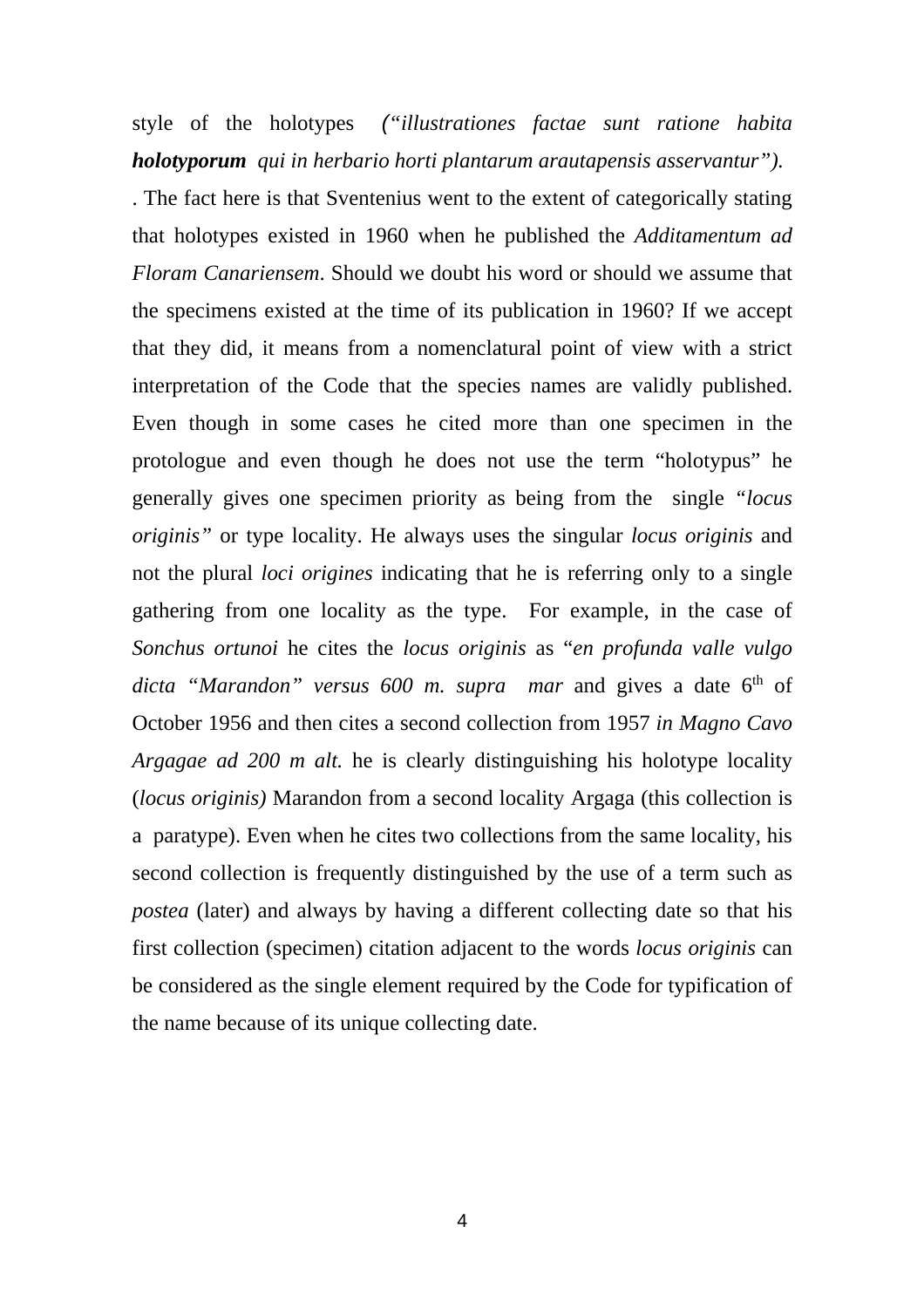#### THE INTERNATIONAL CODE OF BOTANICAL NOMENCLATURE:

The following Articles of the International Code of Botanical Nomenclature are relevant to the correct interpretation of Sventenius' methods.

**Article 9.1 note 1** states that any designation made by the original author if definitely expressed at the time of the original publication of the name of the taxon, is final. If the author used only one element, that one must be accepted as the holotype.

**Article 40.1** of the Code states that" Publication on or after the  $1<sup>st</sup>$  of January 1958 of the name of a new taxon of the rank of genus or below is valid only when the type of the name is indicated." It can only be presumed that, because Sventenius did not use the word holotype or type (or *holotypus* or *typus*) to indicate a type specimen in his original description, Boulos (1967) and Kunkel & Sunding (1969) did not consider the names published in the *Additamentum* as complying with this Article. The validity of the names, however, depends on the interpretation of the word "indicated" defined in the *Concise Oxford Dictionary of Current English* (1964) thus:- I**ndicate** – *Point out, make known, show, suggest, call for, state briefly; be a sign of, betoken.* 

. This has been discussed by several authors, for example Bramwell (1970) and Brummitt (1969) ) who states that "a simple citation of a locality even if it is designated as *locus classicus* cannot be interpreted as an indication of a type specimen. If any other detail *suggesting existence of a specimen* is given, *such as a precise date* or collector's name, I have accepted that ART. **37 [Art. 40]** has been complied with on account of the breadth of possible interpretation of the word "indicated" used in the Code", It has also been clearly defined in the 1994 version of the International Code in the form of an additional clause to Article 37 [**40**] (clause 37.3 [**40.3**]).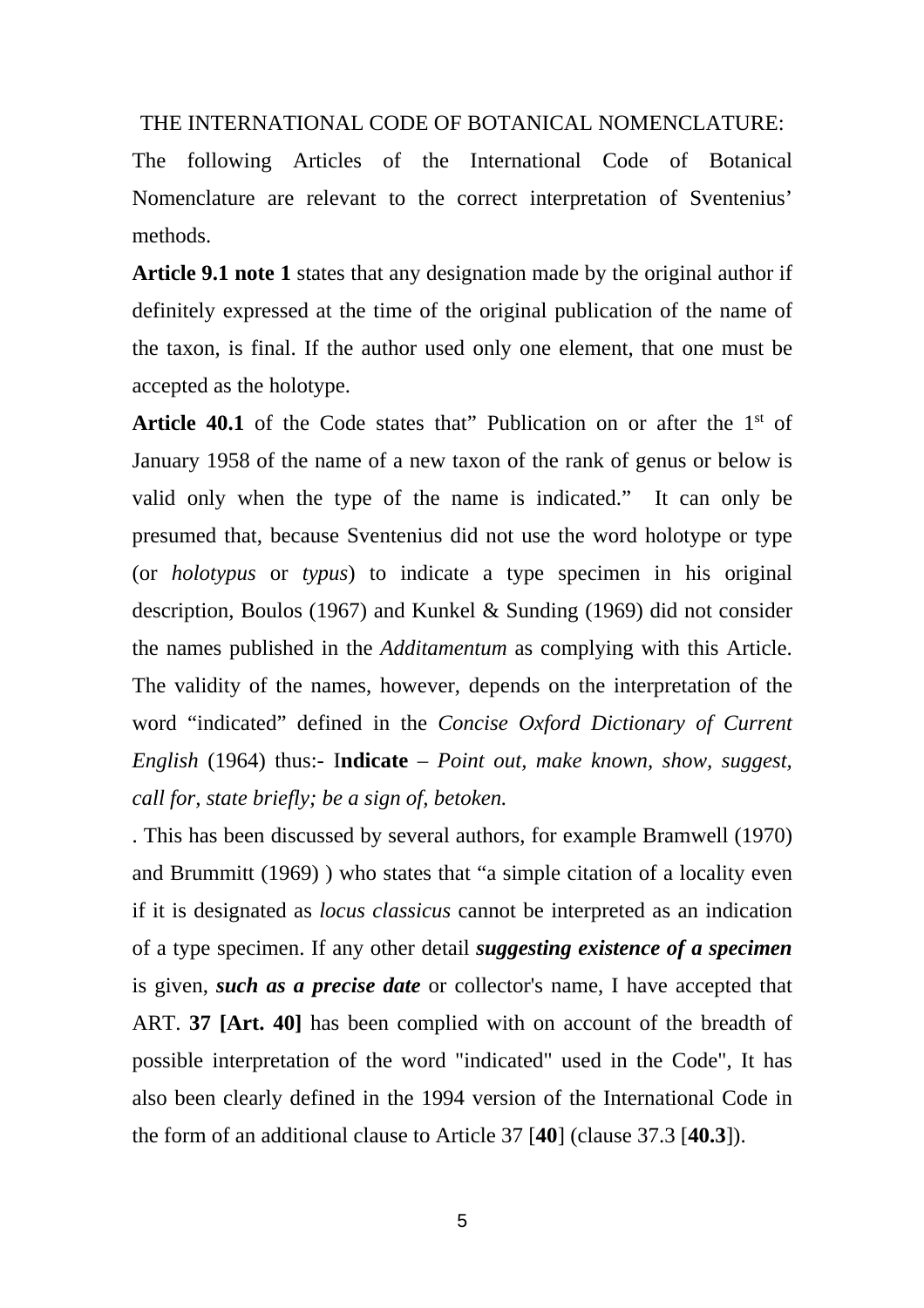Article 37.3 [**40.3**] states "For the name of a new species or infraspecific taxon, mention of a single element or gathering or illustration even if that element is not explicitly designated as type, is acceptable as indication of the type.

Mere citation of a locality without concrete reference to a specimen does not however constitute indication of a holotype. Citation of the collector's name and/or collecting number and/*or date of collection* and /or reference to any other detail of the type specimen or illustration is required".

In the recommendations of Article 7 [**9**]of the Code, 7 B:2 [ **Art.9 A, 1**] says that "typification of names for which no holotype was designated should only be carried out with an understanding of the author's method of working…" The Code states that the method of work of the author should be taken into consideration and I believe that none of the name changers have done that that in the case of the publications of Sventenius. Even though the holotypes may be now missing and might have been lost in the period of Sventenius' move from Orotava to Gran Canaria, or destroyed, the Orotava herbarium has been moved more than once in the last few decades, this is irrelevant. The correct procedure is, according to articles 7.4 [**9.2]**of the Code, in the absence of a specimen that **can be considered to be the designated holotype,** is to select a lectotype or neotype for each of Sventenius' names without the need to invalidate and change that name.

 Sventenius, in all his new species in both the *Additamentum ad floram canariensem(*1960) and in the various parts of *Plantae Macaronesienses*  refers to a type locality (*Locus originis*) under which he cites a single collection of his own with its collecting date and information. This method of working should be taken into account when typifying his new species "If the author used only one element, that one must be accepted as the holotype" (**Art.9.1 note 1**).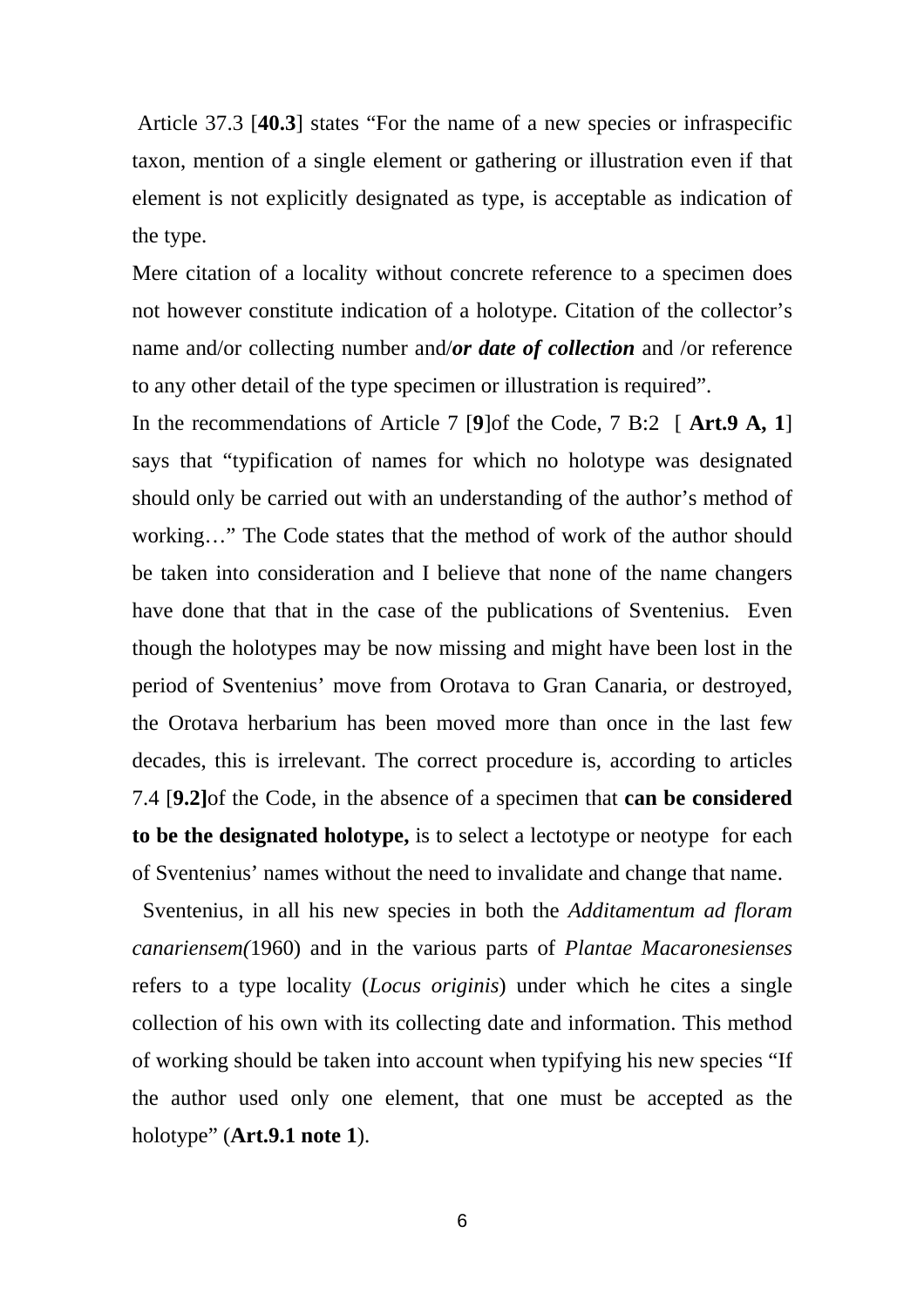. Further support for the validity of the names comes from the fact that he also states in the Latin preface to the *Additamentum* he uses a phrase which clearly **indicated** the existence of holotypes conserved in the herbarium of the Orotava Botanical Garden (ORT) at the time of publication in 1960. Brummitt (1969) states *"If any other detail suggesting existence of a specimen is given, such as a precise date or collector's name, I have accepted that ART. 37 [40] has been complied with on account of the breadth of possible interpretation of the word "indicated" used in the Code*" .

The argument put forward by (Mejias *et al.,* 2013) that there are no surviving specimens at ORT that correspond exactly to the illustrations and, therefore, that the existing ones cannot be considered as holotypes is not valid, it is irrelevant, Sventenius does not say that his illustrations are exact copies of the types but that they are in the manner, style or form of the holotypes (*factae ratione habita holotyporum*). In any case, a lost or missing previously designated holotype specimen is not a reason for invalidating a name!

#### EXAMPLES OF INCORRECT NAME CHANGES

### *Androcymbium psammophilum* Svent.

In the case of *Androcymbium psammophilum* the original protologue states "*Locus originis: Herbania (Insula Fuerteventura vocata): regione orientale prope pagum Corralejos, ubi datur sat abundans. Lecta cum paucis floribus et abundante seminifera die 1 Aprilis 1956'.* In this case Article 37 is complied with in full as Sventenius cited a single type locality, a collection with its date and, in the preface indicated the existence of a holotype. The renaming of this species as *Androcymbium fuerteventurae*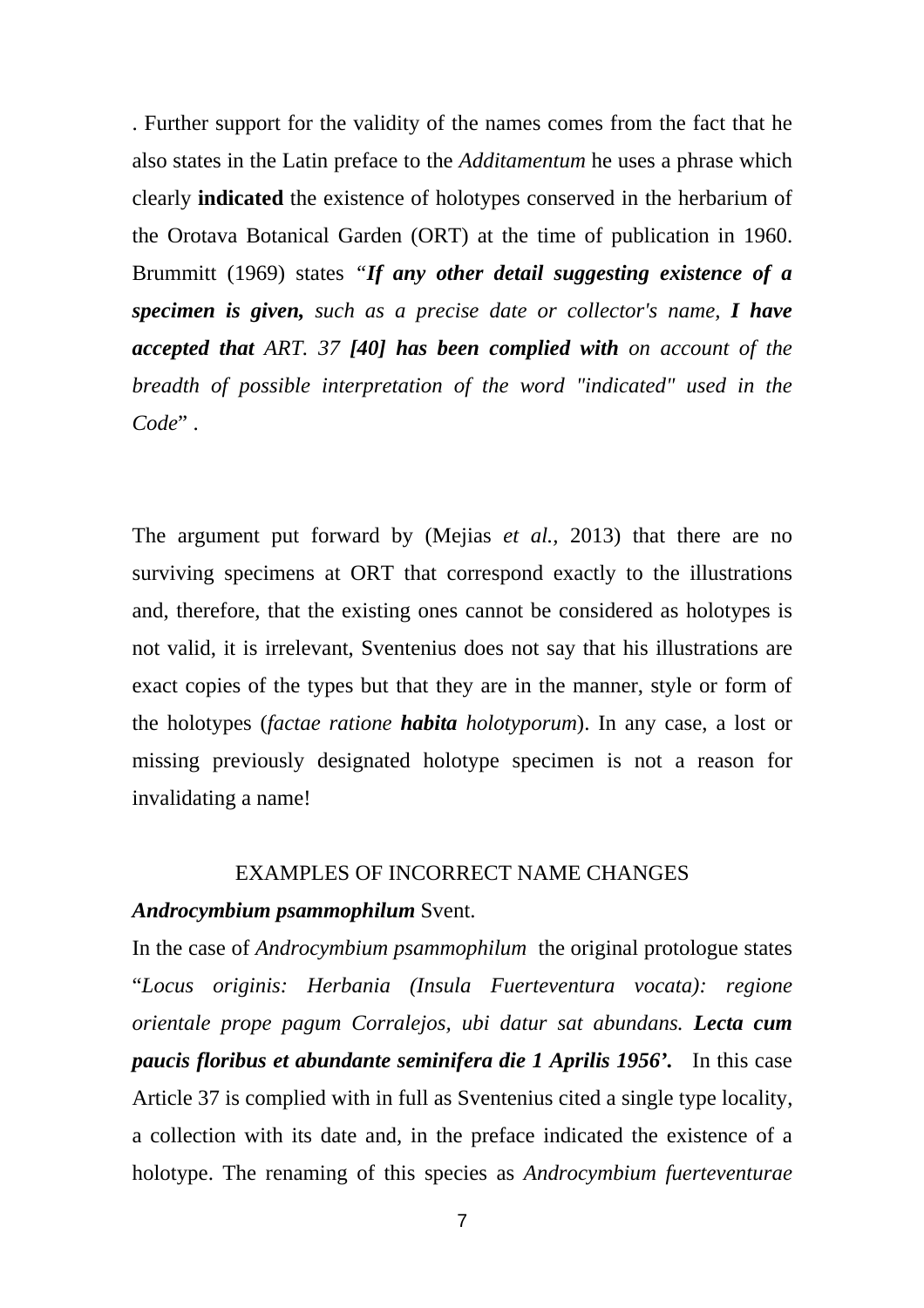Kunkel & Sunding (Kunkel, 1969) simply created a superfluous and, therefore, illegitimate synonym.

## *Sonchus gonzalez-padronii* Svent.

 In the case of *Sonchus gonzalez-padroni* Svent., a name rejected by Boulos (1967b) and replaced by the name *Sonchus gomerensis* Boulos, Sventenius again cites an original locality and also a later collection from another second locality in the protologue of the species. The correct interpretation under the rules of the International Code is that the first specimen cited " *Locus originis: Junonia Minor (Insula Gomera) in regione australe; in profunda valle "Marandón" vulgo dicta inter 600-800 m. supra mare, ubi sat pauca est, die 6 Octobris 1956 cum fructo lecta fuit:"* should be considered to be the holotype of the species even if it does not correspond to the illustration and is a vegetative specimen (**Art.7.2** *The nomenclatural type is not necessarily the most typical or representative element of a taxon).* According to Mejias *et al.* a specimen with the relevant date and locality actually exists in the Orotava herbarium. The second specimen cited and clearly distinguished as a later collection "*postea in loco dicto "Barranco Ancones" supra oppidulum Valle Gran Rey ad 600 m. altitudinis cum flore et fructu die 4 Septembris 1957 legi"* is a paratype, that is a specimen cited in the protologue that is neither the holotype nor an isotype. The name *Sonchus gomerensis* Boulos is simply a later superfluous and therefore illigitimate synonym.

## *Sonchus filifolius* Svent.

*Sonchus filifolius* Svent.was renamed *Taeckholmia canariensis* by Boulos (1967a). Sventenius cites his original or type locality and specimen "*Locus originis: Junonia Minor (Insula Gomera dicta), in anfractu vulgo dicto "Marandón" ad 600m. supra mare, ubi legi in completa fructificatione et cum paucis floribus die 6 Octubris 1956:"* This collection should be considered to be the holotype. Two other collections *"postea in magno*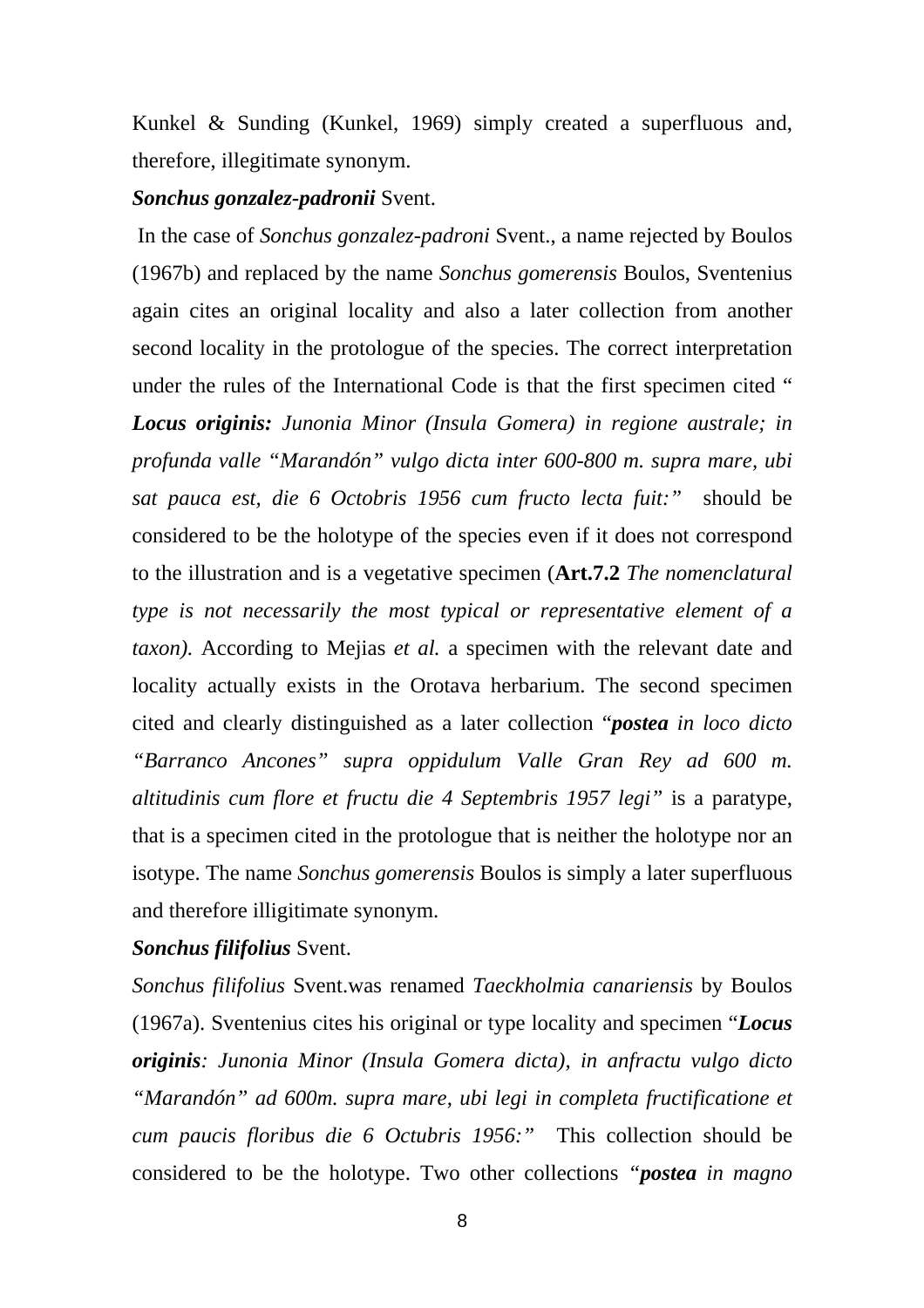*cavo Argaga ad 150 m. alt. Die 31 Augusto et in Valle Gran Rey juxta locum vulgo dictum "Roque de Guadá" ad 600 m. Altitudinis die 4 Septembris 1957 in plena floratione legi"* are both paratypes**.** There is a specimen at ORT (ORT 5498), which must be considered to be the holotype and though it was originally apparently identified as "*Sonchs regis-jubae?"* this previous erroneous identification is irrelevant to the typification. How many new species have been published because a taxonomist recognised that a herbarium specimen was misidentified? The procedure adopted by the later authors is wrong. The names *Taeckholmia canariensis* Boulos and *Sonchus sventenii* U. & A. Reifenberger are superfluous synonyms (illegitimate names).

### *Sonchus ortunoi* Svent.

Mejias *et al*. (2013) consider the name *Sonchus ortunoi* Svent. to be an invalid name as the specimen with the correct details of date and locality does not "match the picture in the Additamentum…"*.* Sventenius cites for his *locus originis* a specimen collected on the 6<sup>th</sup> of October 1956 *("Junonia Minor (etiam Gomera dicta)in regione austro-occidentale: in profunde valle vulgo dicta "Marandón" versus 600 m supra mare, ubi legi die 6Octubris 1956")* and then another specimen collected at a later date in a different locality. The first specimen (ORT 9031) exists in the Orotava herbarium and is the holotype and the second, ORT 5490, from Argaga is a paratype and if we follow my previous arguments there was no need for Mejias *et al.* to describe *Sonchus ortunoi* as a new species as it was validly published by Sventenius. (*S. ortunoi* Svent. ex Mejias *et al*. is simply an illegitimate superfluous synonym of *Sonchus ortunoi* Sventenius.). Also, as Mejias *et al.* (2013) state that "it is, therefore premature to make conclusive decision" on the taxonomic identity of *Sonchus ortunoi*, they also infringe Article **36.1** "*a name is not validly published if it is merely proposed in anticipation of the future acceptance of the taxon concerned or of a*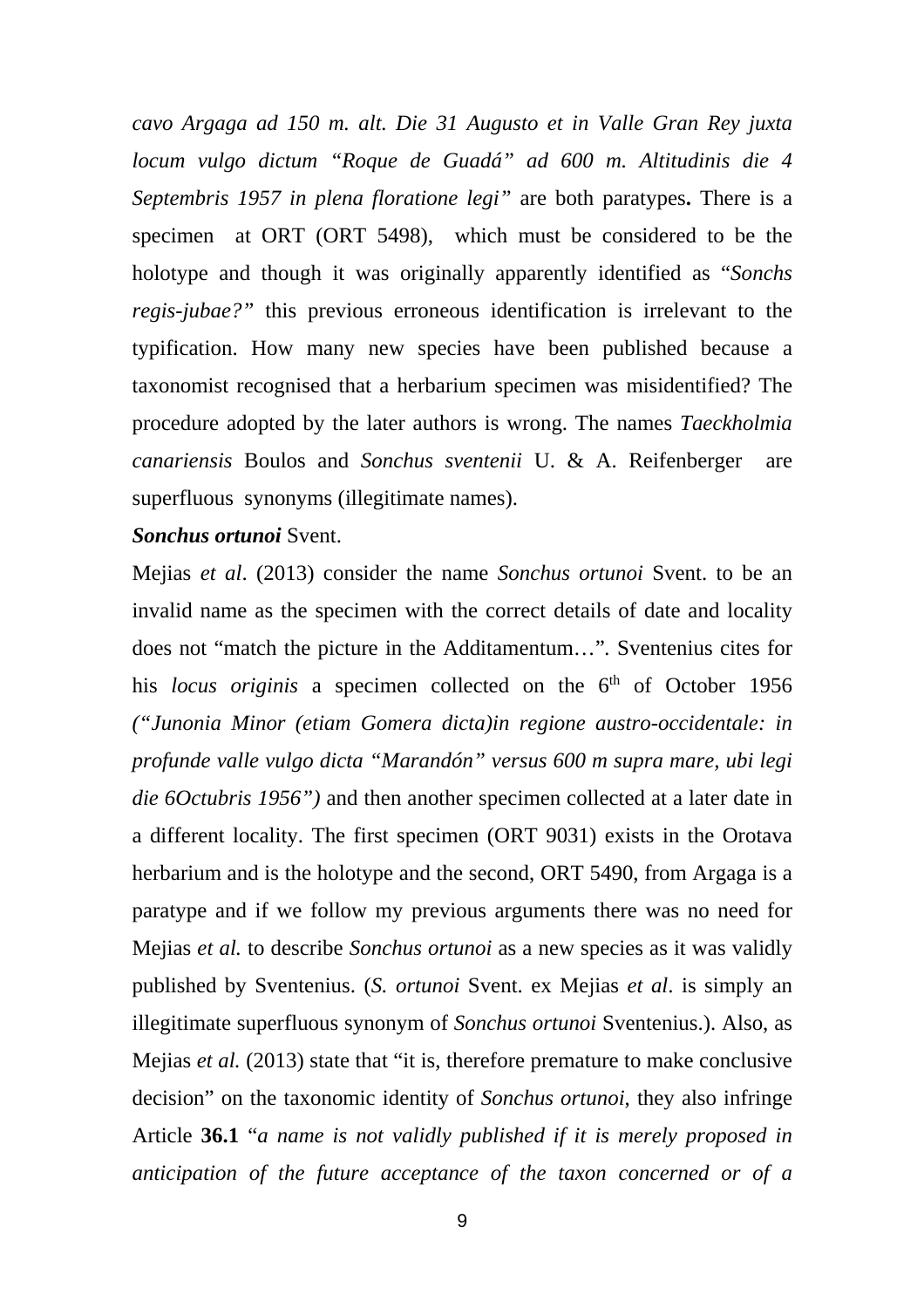*circumscription, position or rank of the taxon"* If as Mejias *et al*. say they are basically accepting *Sonchus ortunoi* Mejias *et al., sp.nov*. as it might turn out to be a good species when they have completed their studies then their publication of the name is invalid.

## *Sonchus capillaris* Svent.

*Sonchus capillaris* Svent. is wrongly typified by both Boulos (1967a) and Mejías *et al.*(2013) because two specimens of the original collection exist at Orotava and one of them must be considered as the holotype, (ORT 9024 is in excellent condition) and the specimen from the same collection in the Cairo herbarium cited as a lectotype by Boulos can only be considered as an isotype because Sventenius clearly states that his holotypes are at Orotava and his designation of a holotype, according to the Code of Nomenclature, is final. The argument put forward by Mejias *et al*. that the specimens at Orotava do not exactly match the illustration is totally irrelevant. In this case there was no need to designate a lectotype!

# *Micromeria pineolens* Svent.

Perez de Paz (1978) lectotypified this species using a specimen in the Orotava (ORT) herbarium: "*Micromeria pineolens* Svent. O*riginal: Tamadaba 21-IV-1958".* This specimen is **not,** however, mentioned in the original protologue of the species. Perez de Paz himself actually cites the type specimen included in the protologue by Sventenius, collected on the 25th of September 1948 at the "*Locus originis" Canaria Magna (Gran Canaria dicta) in montibus Goyedrae, ubi die 25 Septembris 1948 cum fructu lecta fuit* as existing in the Orotava Herbarium (ORT 6500!) and this must be considered to be Sventenius' holotype making the lectotypification unnecessary. The other specimens cited in the protologue: *in loco dicto Tamadaba in pineto, ubi legi cum flore et fructu die 19 Julii 1949.* And *Ibidem: 19 Septembris 1951* are paratypes.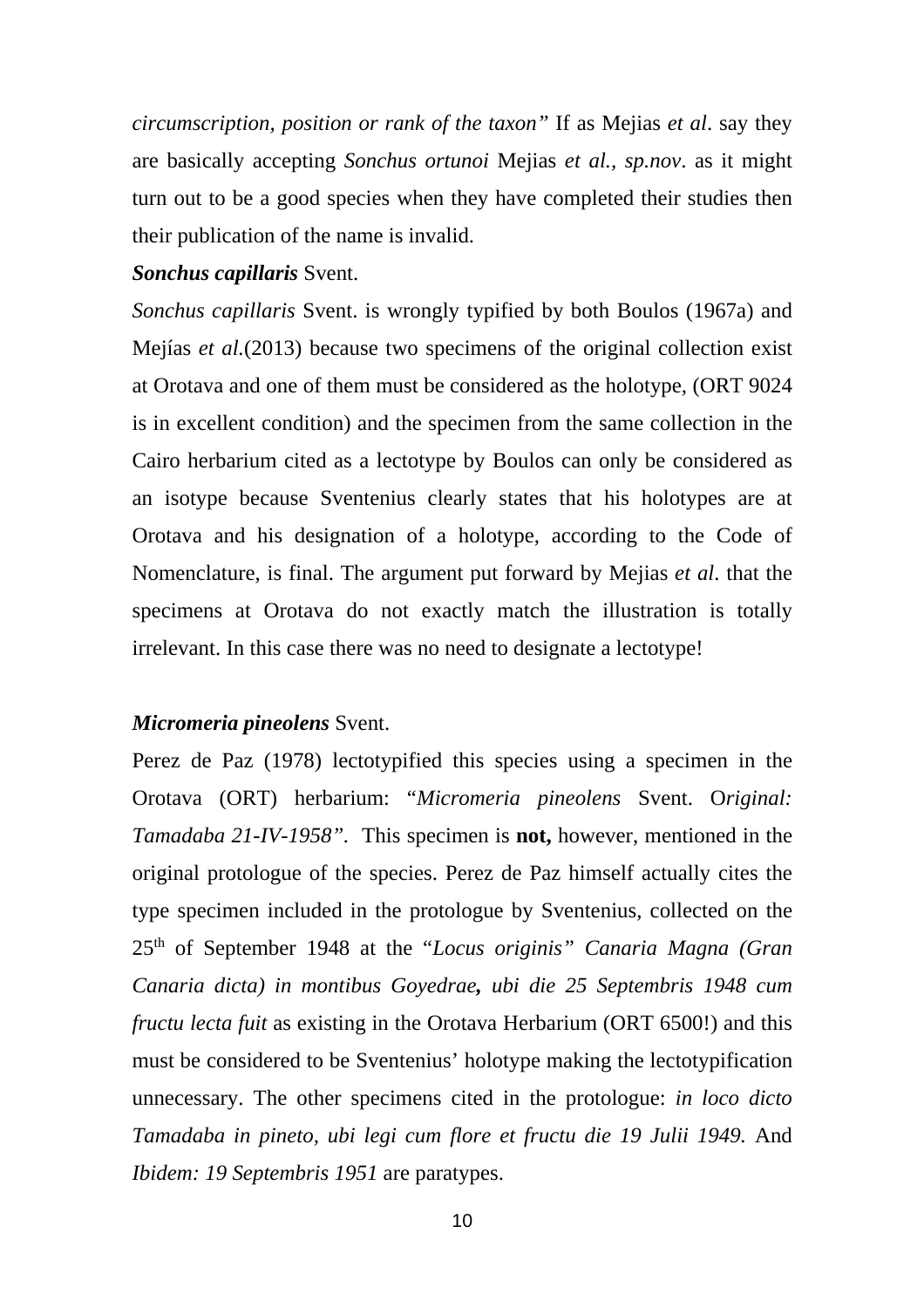### **CONCLUSION**

In order to stabilize the nomenclature, and respect the excellent pioneering work carried out in the Canary Islands by Sventenius, and avoid further changes to names in common use in the Canarian flora, the holotypes of names designated by Sventenius in both the *Additamentum ad Floram Canariensem* and *Plantae macaronesienses novae vel minus cognitae* should be accepted and the names considered to be validly published. If these holotypes cannot be currently traced this does not invalidate the names and a lectotype [**Art.9.2**] should be designated from amongst the paratype specimens cited in the protologue. If no suitable lectotype can be found then a neotype should be designated [**Art. 9.7**]. It would be perfectly correct to use the illustrations in the *Additamentum ad Floram Canariensem* as neotypes if necessary. In no single case is it necessary or even legal under the Code of Nomenclature to change the names originally given by Sventenius.

## **REFERENCES**

Bramwell D. (1970). On some recent nomenclatural changes in the Canary Islands Flora, *Cuad. Bot. Canar*. 9: 17-19.

Boulos, L. (1967a), *Taeckholmia* a new genus of Compositae from Canary Islands. *Bot. Not*. 120, 95-108.

Boulos, L. (1967b), Nomenclatura1 changes and new taxa in *Sonchus* from the Canary Islands. *Nytt Mag. Bot.* 14, 7-19

Brummitt R. K. (1969), *On some requirements for the valid publication of names.* In Stafleu, F. A. & Voss, E. G., Synopsis of proposals on botanical nomenclature, Seattle 1969. A review of the proposals concerning the International Code of Botanical Nomenclature submitted to the Eleventh International Botanical Congress, Seattle 1969.*Regnum Vegetabile* 60, Appendix A. pp. 42-57.